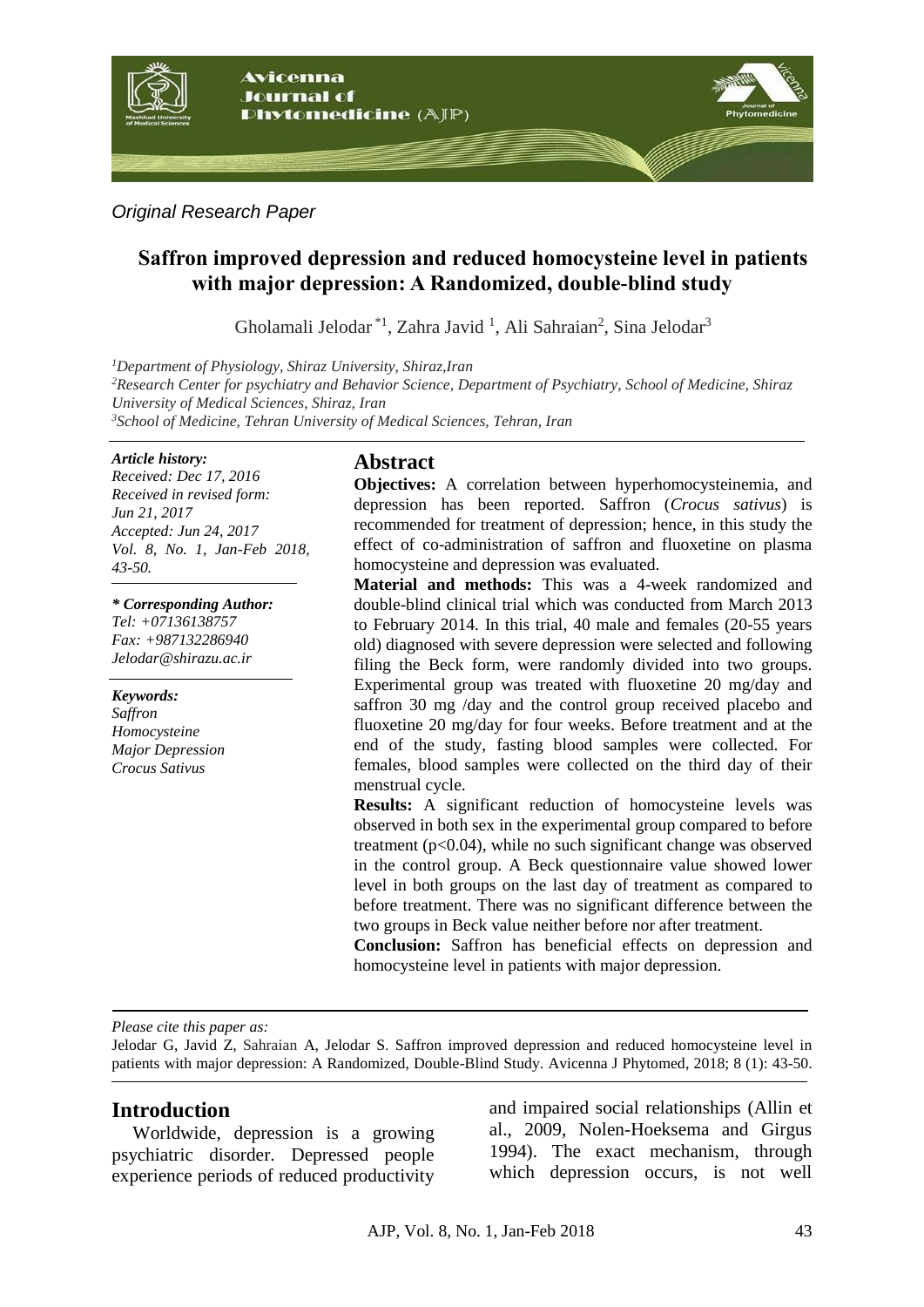known. Therefore, many arguments have been put forward. Currently, there is an interesting hypothesis which suggests the possibility of the presence of a genetic or metabolic basis for this disorder (Schildkraut, 1965). One of these metabolic changes is associated with homocysteine(Hcy)metabolism.

Homocysteine is a nonessential amino acid produced following the metabolism of methionine, which has been associated with many diseases such as cardiovascular diseases and depression (Lentz 1997, Budge et al., 2002). It was reported that approximately 20–50% of patients with severe depression had increased total Hcy levels in the plasma (Fava, et al. 1997, Bottiglieri, et al. 2000). Furthermore, in a cross-sectional study, Tolmunen et al. determined that the subjects in the upper tertile for serum total Hcy had a more than two-fold higher risk of being depressed compared to the subjects in the lowest tertile for serum total Hcy [\(Tolmunen, et](http://www.ncbi.nlm.nih.gov/pmc/articles/PMC4186820/#pone.0106625-Tolmunen1)  [al. 2004\)](http://www.ncbi.nlm.nih.gov/pmc/articles/PMC4186820/#pone.0106625-Tolmunen1). Another study confirmed that being in the lowest quartile of Hcy serum level was associated with fewer depressive symptoms after adjusting for sex, physical health, smoking, and other variables. A high level of Hcy correlates with depressive symptoms in communitydwelling middle-aged individuals [\(Sachdev et al. 2005\).](http://www.ncbi.nlm.nih.gov/pmc/articles/PMC4186820/#pone.0106625-Sachdev1) Therefore, as demonstrated by the above-mentioned epidemiological studies, an elevated Hcy concentration in plasma is very common in depression. Although the accumulation of Hcy has been implicated in the pathogenesis of depression [\(Plante 2005\),](http://www.ncbi.nlm.nih.gov/pmc/articles/PMC4186820/#pone.0106625-Plante1) whether Hcy is directly involved and acts as a primary cause of depressive symptoms is unclear (Bottiglieri 2005).

Excess amounts of homocysteine affects the nervous system through damaging the vascular system or destroying the neurons directly, either through inducing excitotoxicity or by development of oxidative stress (Koz et al., 2012 – Oldreive and Doherty 2007). Thereby, it causes different types of psychiatric disorders, such as depression, Alzheimer's disease, schizophrenia and even Parkinson's disease.

During the last 6 decades, major targets of drugs used for treatment of depression, have been changed. The latest drugs used against depression belong to the selective serotonin reuptake inhibitors (SSRI) family and act more specifically on serotonin. Although these agents are very effective but due to undesirable side effects, they are also poorly compensated. Most of these drugs produce several adverse reactions, such as anticholinergic effects, orthostatic hypotension, arrhythmias and sexual dysfunction (Demyttenaere, 1997; MacDonald et al., 1997).

Saffron (*Crocus sativus*) is the world's most expensive spice and apart from its traditional value as a food additive, recent studies have indicated its potential to be used as an anticancer agent and a memory enhancer as well as in the treatment of mild-to-moderate depression (Rios et al., 1996; Abe and Saito, 2000; Abdullaev, 2002 Noorbala, et al., 2005). The value of saffron (dried stigmas of *C. sativus*) is determined by the existence of three main secondary metabolites namely, crocin and its derivatives which are responsible for the color, picrocrocin which is responsible for the taste and safranal which is responsible for the odor. Indeed, saffron contains more than 150 volatile and aroma-yielding compounds. However, the exact mechanism of action of this herb on depression is not well known. Hence, this double-blind study was conducted to evaluate antidepressant effect of saffron, as well as its effect on homocysteine level as a cause of depression.

# **Materials and Methods**

This was a 4-week randomized and double-blind clinical trial conducted in the outpatient clinic of Hafez Psychiatric Hospital, Shiraz University of Medical Sciences, Shiraz, Iran from March 2013 to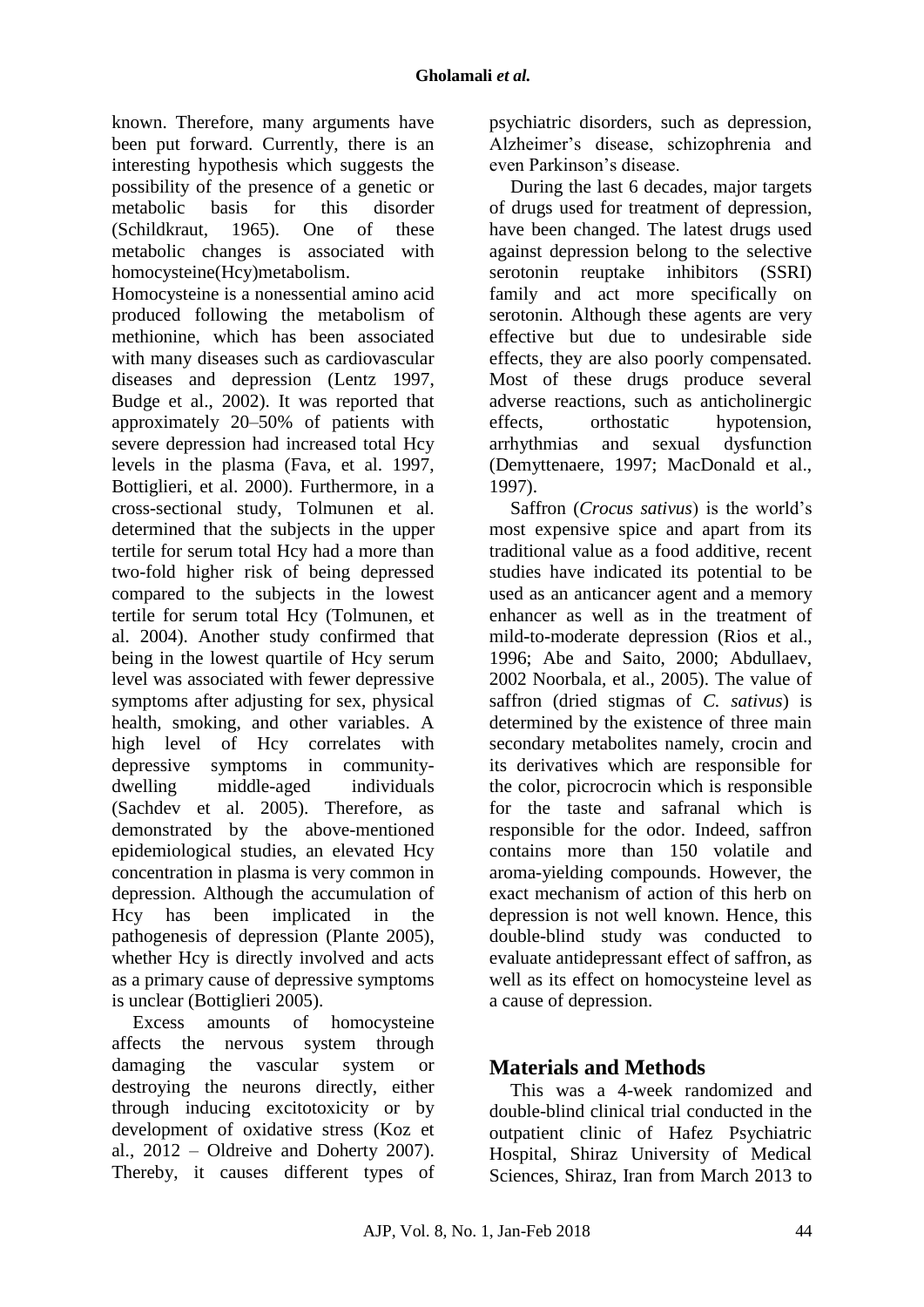February 2014 with Clinical trial registration No. IRCT 2013 110915334N1.

### **Patients**

Forty adult outpatients who met the diagnostic and Statistical Manual of Mental Disorders, fourth edition (DSM-IV) for major depression based on the structured clinical interview for DSM-IV and fulfilled the inclusion criteria participated in the trial. The inclusion criteria were being diagnosed with major depression; taking no antidepressant treatment during the last 6 months, signing the informed consent, and being between 18-55 years. In addition, patients were selected from both male and female genders. Patients were excluded from the study if the following items were positive: a history of suicide, presence of chronic diseases such as metabolic disease and cancer; having the ideas of committing suicide before or during the trial.

The trial was performed in accordance with the declaration of Helsinki and subsequent revisions and it was approved by Ethics Committee of Shiraz University of Medical Sciences and Psychiatric Research Center. Written informed consents were obtained from each patient before entering the study.

#### **Saffron capsule preparation**

Saffron used in this study was of high quality collected from Khorasan province, Iran. The stigmas of *C. sativus*, which are being used as a food additive and also a herbal medicine, was powdered and packed into capsules in a hygienic manner. Each capsule contained 30 mg of the powder.

## **Study design**

A standard psychiatric interview was done by a specialist; then, a standard medical history was obtained and clinical evaluations were carried out on the patients who accepted to participate in the study. Each patient was asked to fill out a Beck rating score questionnaire, once on

arrival at the clinic and once at the end of the 4<sup>th</sup> week of treatment. Venous blood (5 ml) was obtained once before starting the treatment and once at the end of the 4<sup>th</sup> week of treatment. The blood was then evaluated for total homocysteine. Patients were randomly divided into two groups in a 1:1 ratio using a computer-generated code (Figure. 1). The randomization was done by a third person who did not benefit from the study results and took charge of keeping the secrecy of data throughout the trial. The study group was named as "Group-A" and the control group as "Group-B" by the third person. Group-A received a capsule of saffron (30 mg) and a capsule of 20 mg fluoxetine, while Group-B (control group) received a capsule (which was similar to that of saffron) of placebo capsules and a capsule of 20 mg fluoxetine on a daily basis for 4 weeks. Throughout the study, the person who administrated the medications and the patients were blind to assignments.

### **Statistical analysis**

The Statistical Package for Social Science, SPSS for Windows, version 15.0 (SPSS, Chicago, IL) was used for data analysis. Paired t-test was used to compare results within the groups and independent t-test was used to compare results between the groups. Data are reported as means  $\pm$ SEM. A two-sided p value less than 0.05 was considered statistically significant. Moreover,  $\alpha$  and  $\beta$  powers were 0.05 and 80%, respectively.

# **Results**

In this trial, 40 patients including 25 women (65%) and 15 men (35%) were randomly allocated to two groups. Mean serum homocysteine concentration in experimental group was  $9.31 \pm 0.9$   $\mu$ mol/l among women before treatment and 7.53±0.6 µmol/l after treatment which showed a significant decrease ( $p = 0.040$ ; Figure 2). Similarly, in men's group there was a significant decrease in homocysteine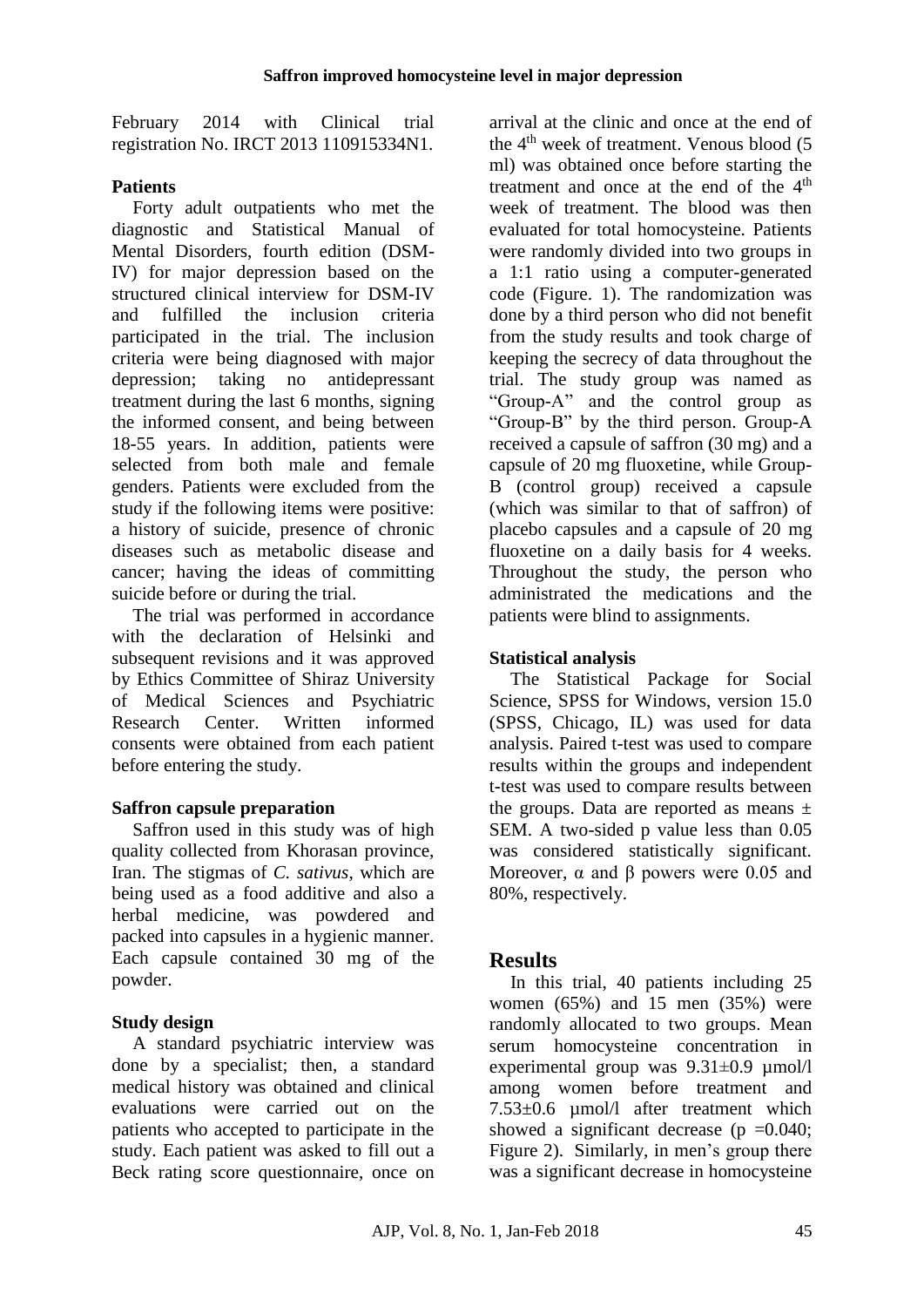level (10.14±1.45 µmol/l before *vs.* 7.83±0.94 µmol/l after treatment; p=0.049). The values within the control group were  $10.71 \pm 1.55$  umol/l in women before and 10.25±1.24 µmol/l after treatment and in men's group the values

were  $11.23 \pm 1.21$  umol/l before and 10.48±1.30 µmol/l after treatment (Figure 3). The changes in serum homocysteine concentration within the control group were not significant in both genders  $(p>0.05)$ .



Figure 1. CONSORT flow diagram of the study.



Figure 2. Comparison of total serum homocysteine( tHcy) before and after treatment in the experimental group (received saffron 30 mg plus fluoxetine 20 mg). Bars represent MEAN±SEM; \* p<0.05



Figure 3. Comparison of total serum homocysteine(tHcy) before and after treatment in control group (received placebo plus fluoxetine 20 mg). Bars represent MEAN±SEM.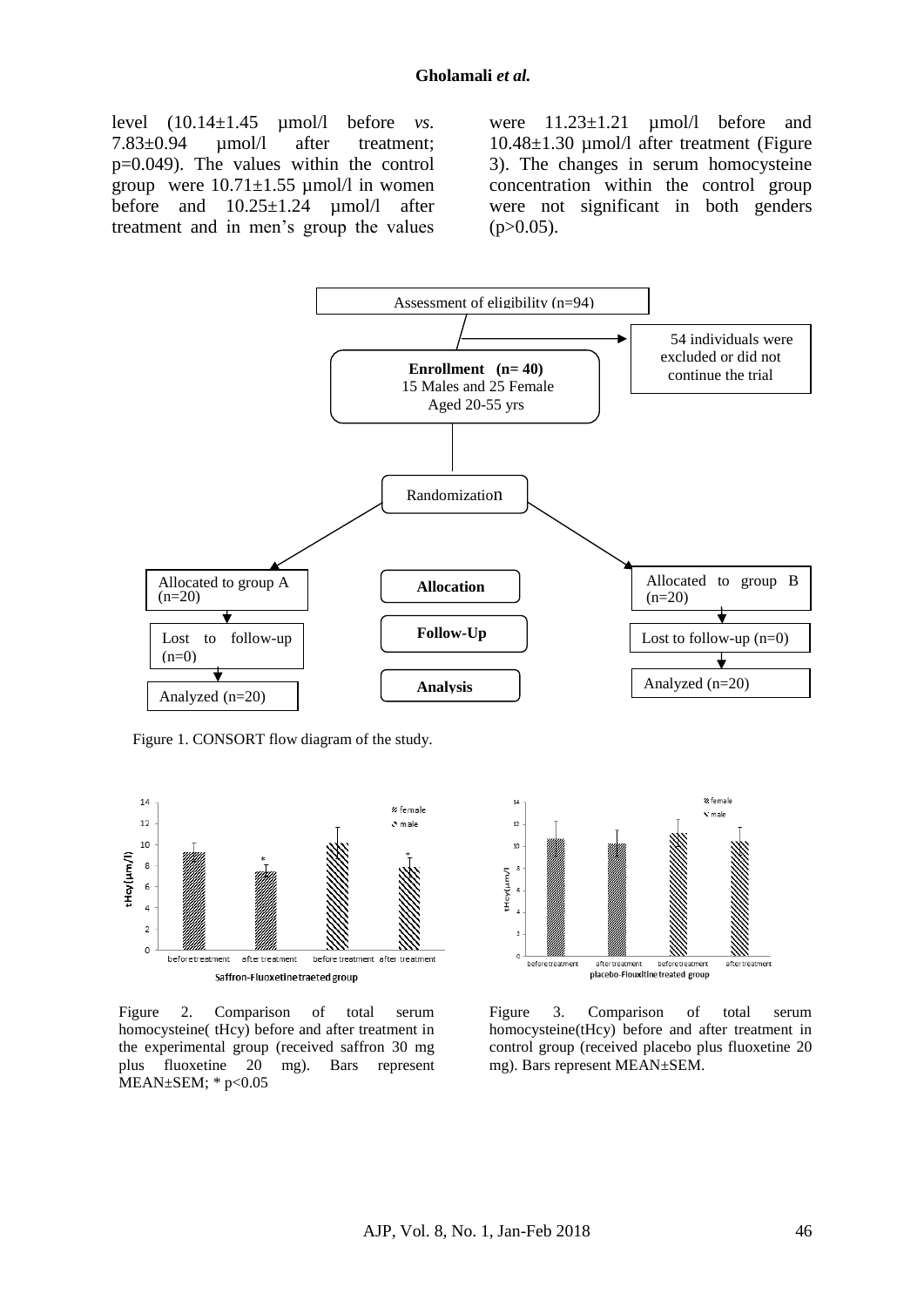



A reduction in mean scores of Beck questionnaire was seen in both groups compared to before treatment (Figure 4) which was a sign of improvement in condition. However, the improvement in depression scale did not differ significantly between the two groups  $(p=0.056)$ . Scores of Beck in experimental group was  $22.73 \pm$ 0.9 before treatment and  $15.01 \pm 0.87$  after treatment which showed a significant decrease (p=0.003). Scores of Beck in control group was 22+0.98 before treatment and 17.73±1.09 after treatment which showed a significant reduction (p=0.008). The relation between homocysteine level and Beck score is presented in Figures 5 and 6.



Figure 5. The relation between Beck score (DBI) and changes in homocysteine level in the control group.



Figure 6. The relation between Beck score (DBI) and changes in homocysteine level in the experimental group.

#### **Discussion**

Based on our data, administration of saffron did not potentiate the antidepressant effect of fluoxetine. Although there was no significant difference in Beck score between the two groups on the last day of the experiment, this score has lower value in the experimental group compared to the control group. Saffron significantly improved the level of homocysteine in both sex in the experimental group. Our results also showed that improvement of depression status is correlated with the decrease in serum homocysteine level. Higher levels of Hcy are associated with cell damage induced by oxidative stress and prompt many diseases including neurodegenerative disorders, depression and anxiety (Rinki et al., 2015)

Previous studies have also shown a correlation between increased levels of homocysteine and depression. Hyperhomocysteinemia (hHcy) were found more frequently in patients with major depression and hHcy may be considered as a useful clinical marker in patients with major depression as well as in PTSD patients (Topić, et all, 2010).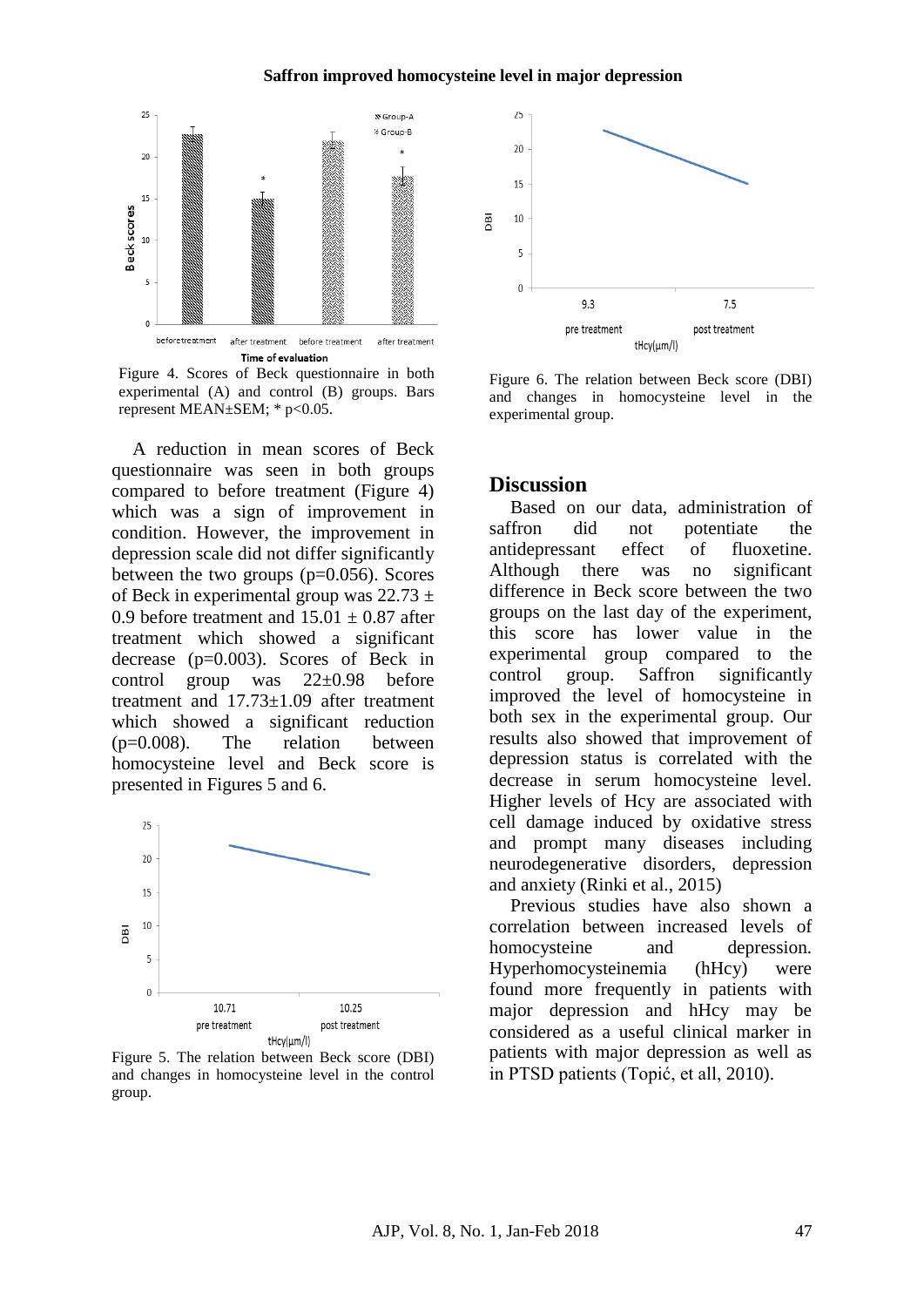A correlation between depression and deficiency of folic acid, vitamin B12 and B6 has been reported. Deficiency of these vitamins results in an increase in homocysteine and is associated with deficiencies of neurotransmitters (serotonin, dopamine, noradrenaline, and γ-aminobutyric acid (GABA)) because folic acid, vitamin B12 and B6 are precursors to neurotransmitters. (Bottiglieri et al., 2000, Holford, 2003). It has been proposed that homocysteine exerts its effect via a glutamate receptor, called as N-methyl-D-aspartic acid receptor (NMDA) (Lipton et al 1997- Li J et al., 2013). This receptor is present on many cell types including hippocampal neurons and blood cells. Stimulation of NMDA receptor, leads to an influx of calcium and increase in reactive oxygen species (Waldmeier et al, 2000). Increases in homocysteine and glutamate synthesis in astrocytes of hippocampal matrix can either reduce the expression of NMDA receptors or increase their phosphorylated form. Alterations of these receptors have been reported to induce depression (Bukharaeva et al., 2015)

It has been reported that saffron has antagonistic activities on NMDA receptors (Hosseinzadeh et al., 2002 Lechtenberg et al., 2008). Saffron and its active constituent, crocin can prevent the impairment of learning and memory as well as the oxidative stress damage to the hippocampus induced by chronic stress. Thus, using these substances may alleviate cognitive deficits. Saffron affects neurotransmitters level such as norepinephrine, dopamine and serotonin by decreasing the activity of acetylcholine esterase and inhibiting the activity of monoamine oxidase in the brain (Khazdair et al., 2015). In our study, patients with severe depression, treated with *C. sativus* and flouxetine for 4 weeks, experienced significantly improved mood. These clinical findings were accompanied by the improvements in the Beck Depression Rating Scale results, in the both groups. Moreover, there were no significant differences between the two groups in terms of side effects. At least three clinical trials has reported that stigmas of *C. sativus* has antidepressant effects (Akhondzadeh et al., 2004, 2005; Noorbala et al., 2005).

Nevertheless, this study is the first clinical trial that showed both antidepressant effects and serum homocysteine decreasing activity of saffron. The results of this study is in the line with a recent preclinical study that has reported an antidepressant effect (Akhondzadeh et al., 2004, 2005; Noorbala et al., 2005)..

Indeed, the results of this study indicate the efficacy of saffron in the treatment of depression. Also, a tolerable side-effects profile of saffron may suggest the safe application of *C. sativus* as a complementary treatment for depression.

#### **Compliance with Ethical Standards**

Informed consent was obtained from all individual participants included in the study. This study was part of the Msc thesis of Miss Javid and was personally funded by the authors.

## **Conflict of interest**

The authors declare no conflicts of interest.

## **References**

- Abdullaev F I. 2002. Cancer chemopreventive and tumoricidal properties of saffron (Crocus sativus L.). Exp Biol Med, 227:  $20 - 25$ .
- Abe K, Saito H. 2000. Effects of saffron and its constituent crocin on learning behavior and long-term potentiation. Phytother Res, 14: 149-152.
- Adongo DW, Kukuia KK, Mante PK, Ameyaw EO, Woode E. 2015. Antidepressant Like Effect of the Leaves of Pseudospondias microcarpa in Mice. BioMed Res Int, doi: 10.1155/397943.
- Akhondzadeh S, Fallah Pour H, Afkham K, Jamshidi AH, Khalighi Cigarodi F. 2004. Comparison of Crocus sativus L. and imipramine in the treatment of mild to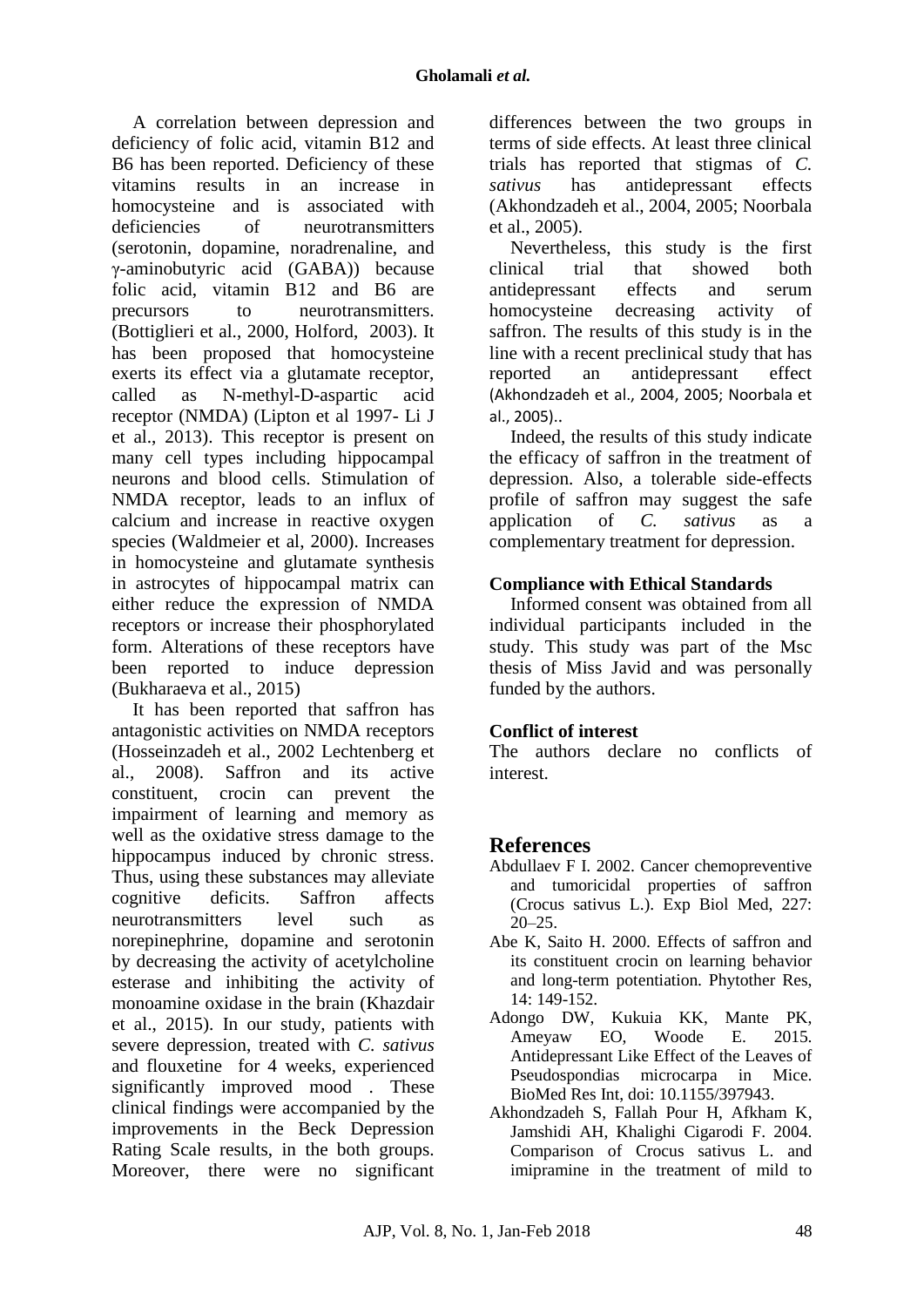moderate depression. BMC Comp Alt Med, 4: 12.

- Allin S, Masseria C, Mossialos E. 2009. [Measuring socioeconomic differences in](https://www.ncbi.nlm.nih.gov/pubmed/19150899)  [use of health care services by wealth versus](https://www.ncbi.nlm.nih.gov/pubmed/19150899)  [by income.](https://www.ncbi.nlm.nih.gov/pubmed/19150899) Am J Public Health, 99: 1849- 1855.
- Bottiglieri T. 2005. Homocysteine and folate metabolism in depression. Prog NeuroPsychophermacol Biol Psychiatry, 29: 1103–1112.
- Bottiglieri T, Laundy M, Crellin R, Toone BK, Carney MWP, Reynolds EH, 2000. Monoamine metabolism in depression. Psychol Med J, 69: 228–232.
- Budge MM, De Jager C, Hogervorst E, Smith AD, 2002. Memory TOPTI .Total plasma homocysteine, age, systolic blood pressure, and cognitive performance in older people. J Am Geriatr Soc, 50:2014-2018.
- Bukharaeva E, Shakirzyanova A, Khuzakhmetova V, Sitdikova G, Giniatullin R. 2015. Homocysteine aggravates ROSinduced depression of transmitter release from motor nerve terminals . Frontiers Cell Neurosci, 9:391
- Demyttenaere, K. 1997. Compliance during treatment with antidepressants. J Affect Disord, 43:27-39.
- Fava M, Borus JS, Alpert JE, Nierenberg AA, Rosenbaum JF. 1997. Folate, vitamin  $B_{12}$ , and homocysteine in major depressive disorder. Am J Psychiatry, 154:426-8.
- Hosseinzadeh H, Sadeghnia HR, Rahimi A. 2008. Effect of safranal on extracellular hippocampal levels of glutamate and aspartate during kainic acid treatment in anesthetized rats. Planta Med b, 74:1441– 1445.
- Holford P. 2003. Invited papers Depression the nutrition connection. Primary Care Mental Health, 1: 9– 16.
- Khazdair MR, Boskabady MH, Hosseini M, Rezaee R, Tsatsakis A. 2015. Avicenna J Phytomed, 5:376-391. Review.
- Koz ST, Etem EO, Baydas G, Yuce H, Ozercan HI, Kuloğlu T, Koz S, Etem A, Demir N. 2012. [Effects of resveratrol on](https://www.ncbi.nlm.nih.gov/pubmed/22995369)  [blood homocysteine level, on homocysteine](https://www.ncbi.nlm.nih.gov/pubmed/22995369)  [induced oxidative stress, apoptosis and](https://www.ncbi.nlm.nih.gov/pubmed/22995369)  [cognitive dysfunctions in rats.](https://www.ncbi.nlm.nih.gov/pubmed/22995369) Brain Res, 1484:29-38.
- Lentz SR . 1997. Homocysteine and vascular dysfunction. Life sci, 61: 1205–1215
- Lechtenberg MD, Schepmann M, Niehues N, Hellenbrand B, ¨unsch W, Hensel A. 2008. Quality and functionality of saffron: quality

control, species assortment and affinity of extract and isolated saffron compounds to NMDA and σ 1(Sigma-1) receptors. Planta Medica, 74:764–772.

- Li J, Qi Y, Liu H, Cui Y, Zhang L, Gong H, Li Y, Li L, Zhang Y. 2013. [Acute high](https://www.ncbi.nlm.nih.gov/pubmed/25206614)[altitude hypoxic brain injury: Identification](https://www.ncbi.nlm.nih.gov/pubmed/25206614)  [of ten differential proteins.N](https://www.ncbi.nlm.nih.gov/pubmed/25206614)eural Regen Res, 8:2932-41.
- Lipton SA, Kim WK, Choi YB, Kumar S, D'Emilia DM, Rayudu PV, Arnelle DR, Stamler JS. 1997. [Neurotoxicity associated](https://www.ncbi.nlm.nih.gov/pubmed/9159176)  [with dual actions of homocysteine at the](https://www.ncbi.nlm.nih.gov/pubmed/9159176)  [N-methyl-D-aspartate receptor.](https://www.ncbi.nlm.nih.gov/pubmed/9159176) [Proc Natl](https://www.ncbi.nlm.nih.gov/pubmed/?term=Lipton+SA%2C+Kim+WK+1997)  [Acad Sci U S A,](https://www.ncbi.nlm.nih.gov/pubmed/?term=Lipton+SA%2C+Kim+WK+1997)94:5923-5928
- MacDonald TM, Reid IC, McMahon AD. 1997. Patients receive an inadequate dose of antidepressants for an inadequate period BMJ, 315:56
- Noorbala AA, Akhondzadeh S, Tamacebi-Pour N, Jamshidi AH, 2005. Hydroalcoholic extract of Crocus sativus L. versus fluoxetine in the treatment of mild to moderate depression: a double-blind, randomized pilot trial , J Ethnopharmacol, 97:281-284.
- Nolen Hoeksema S, Girgus JS. 1994. The emergence of gender differences in depression during adolescence. Psychol Bull, 115: 424–443
- Oldreive CE, Doherty GH. 2007. [Neurotoxic](https://www.ncbi.nlm.nih.gov/pubmed/17157438)  [effects of homocysteine on cerebellar](https://www.ncbi.nlm.nih.gov/pubmed/17157438)  [Purkinje neurons in vitro.](https://www.ncbi.nlm.nih.gov/pubmed/17157438) Neurosci Lett, 413:52-57.
- Plante GE . 2005. Depression and cardiovascular disease: a reciprocal relationship. Metabolism Review, 54:45- 48..
- Rinki K, Agrawal A, Singh G. 2015. Dubey Hyperhomocysteinemia as risk factor for depression: A review . Pharm Biol Evalu, 2: 133-141
- Rios JL, Recio MC, Giner RM, Manez S. 1996. An update review of saffron and its active constituents. Phytother Res, 10: 189– 193.
- Schildkraut JJ. 1965. J Neuropsychiatry Clin Neurosci. 7:524-533.
- Sachdev PS, Parslow RA, Lux O, Salonikas C, Wen W. 2005. Psychological medicine, 35: 529–538
- Topić R, Aukst Margetić B, Ćima A, Štimac Z, Jakovljević M. 2010. P02-325 - Personality types A/B and D, cholesterol and homocystein in major depression compared to PTSD with and without depression European Psychiatry, 25: 1034